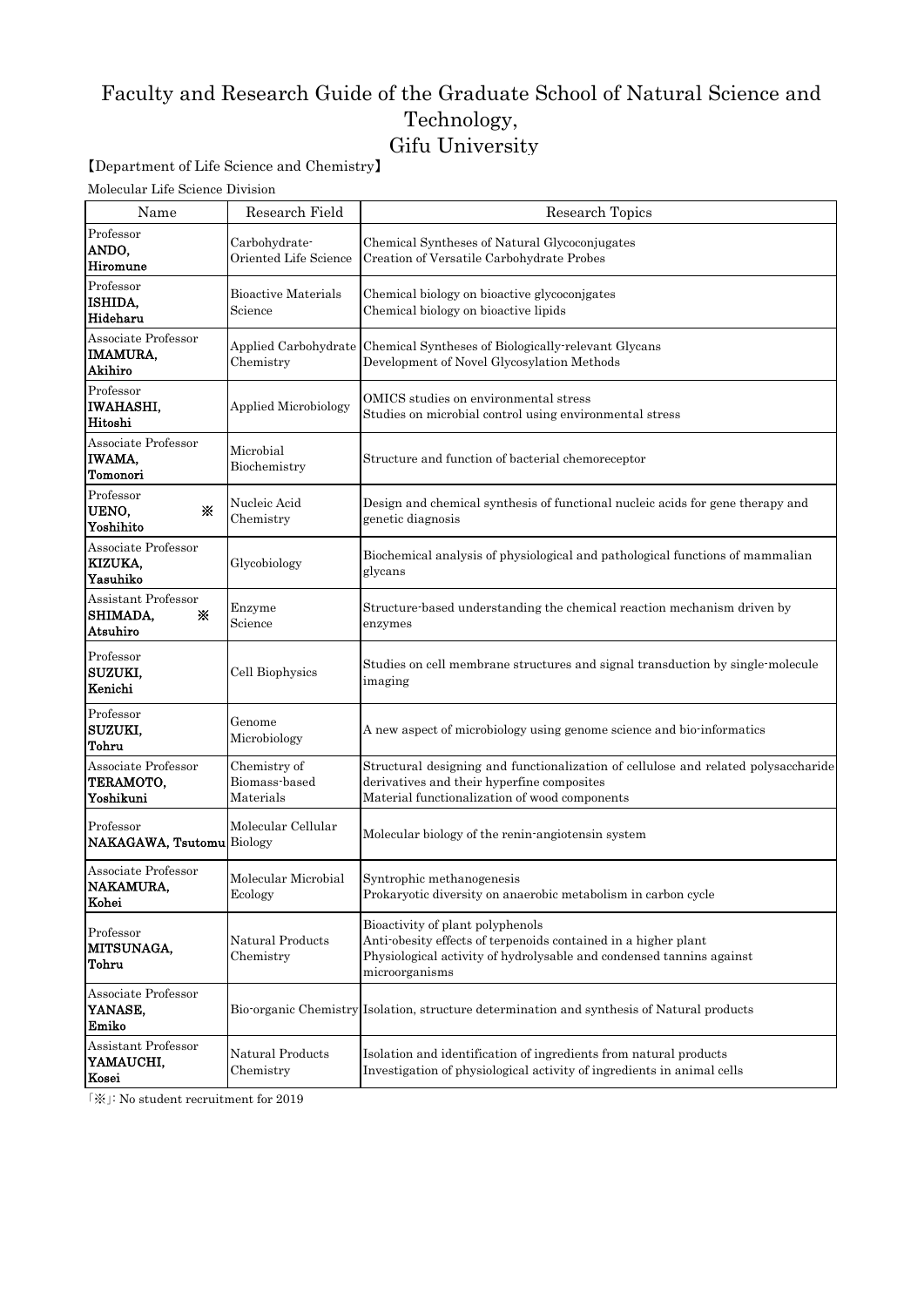Life Science for Food Division

| Name                                                     | Research Field                          | Research Topics                                                                                                                                                                                                                                                                                                                                                                                                             |
|----------------------------------------------------------|-----------------------------------------|-----------------------------------------------------------------------------------------------------------------------------------------------------------------------------------------------------------------------------------------------------------------------------------------------------------------------------------------------------------------------------------------------------------------------------|
| Assistant Professor<br><b>INAGAKI.</b><br>Mizuho         | Food Material<br>Chemistry              | Biochemistry and Molecular Biology on cellular responses and functions<br>using the food components, Research on food components and gut microbiota                                                                                                                                                                                                                                                                         |
| Assistant Professor<br><b>IMAIZUMI,</b><br><b>Teppei</b> | Process Engineering<br>for Agriproducts | Studies on structural and physical properties in processed fruit and vegetables                                                                                                                                                                                                                                                                                                                                             |
| Professor<br>IWAMOTO,<br>Satoshi                         | Food Engineering                        | Encapsulation of antioxidative compounds for making fine food and/or medicals by<br>emulsification<br>Application of self-assembly of natural amphiphilic substance to create functional<br>interface<br>Sol-gel and/or grass transition of food materials                                                                                                                                                                  |
| Assistant Professor<br>KATSUNO,<br><b>Nakako</b>         | Food Processing<br>Chemistry            | Study of dispersion stability of particles in nonaqueous food slurry                                                                                                                                                                                                                                                                                                                                                        |
| Assistant Professor<br>KITAGUCHI.<br>Kohji               | <b>Functional Food</b><br>Biochemistry  | Molecular and cellular studies on the interaction between immune cells and food<br>components<br>Studies on inhibitory effect of food on allergic diseases                                                                                                                                                                                                                                                                  |
| Associate Professor<br>SHIMADA,<br>Masaya                | Molecular<br>Nutrition                  | Regulation of metabolic diseases (fatty liver, diabetes, hypertension etc.) by<br>nutrients and food components                                                                                                                                                                                                                                                                                                             |
| Assistant Professor<br>THAMMAWONG,<br>Manasikan          | Postharvest<br>Physiology               | Understanding of Quality Change Mechanisms and Development of the Novel<br>Postharvest Technology for Fresh Produces                                                                                                                                                                                                                                                                                                        |
| Professor<br>NAKAGAWA,<br>Tomoyuki                       | Molecular Function of<br>Food           | Molecular cell biology of yeasts<br>Molecular breeding of yeasts<br>Development of industrial enzymes                                                                                                                                                                                                                                                                                                                       |
| Professor<br>NAGAOKA,<br>Satoshi                         | Molecular Function of<br>Food           | Studies on the functional and nutraceutical food components in health<br>promotion and life-style related disease (eg. hypercholesterolemia,<br>hyperlipidemia, obesity) prevention. Studies on the novel signalling<br>pathway related to the expression of food function by functional and<br>nutraceutical food components, and the development of new fundamental<br>strategies for the development of functional food. |
| Professor<br>NAKANO,<br>Kohei                            | Postharvest<br>Engineering              | Postharvest Physiology and Technology of Fresh Agricultural produces                                                                                                                                                                                                                                                                                                                                                        |
| Professor<br>NISHIZU,<br><b>Takahisa</b>                 | Food Process<br>Engineering             | Studies on physical properties of food<br>Development of food process monitoring technique<br>Studies on food freezing                                                                                                                                                                                                                                                                                                      |
| Professor<br>MAEZAWA,<br>Shigenori                       | Food Logistics Science                  | Studies on the Food Distribution Science<br>Analysis for Food Distribution Mechanism through Wholesale Market<br>Optimization of Distribution System of Fresh Food                                                                                                                                                                                                                                                          |
| Professor<br>YABE,<br>Tomio                              | Food Chemistry and<br>Biochemistry      | Glycobiological studies on function control through proteoglycans.<br>Structural analysis of a dietary fiber in food and studies on physiology.                                                                                                                                                                                                                                                                             |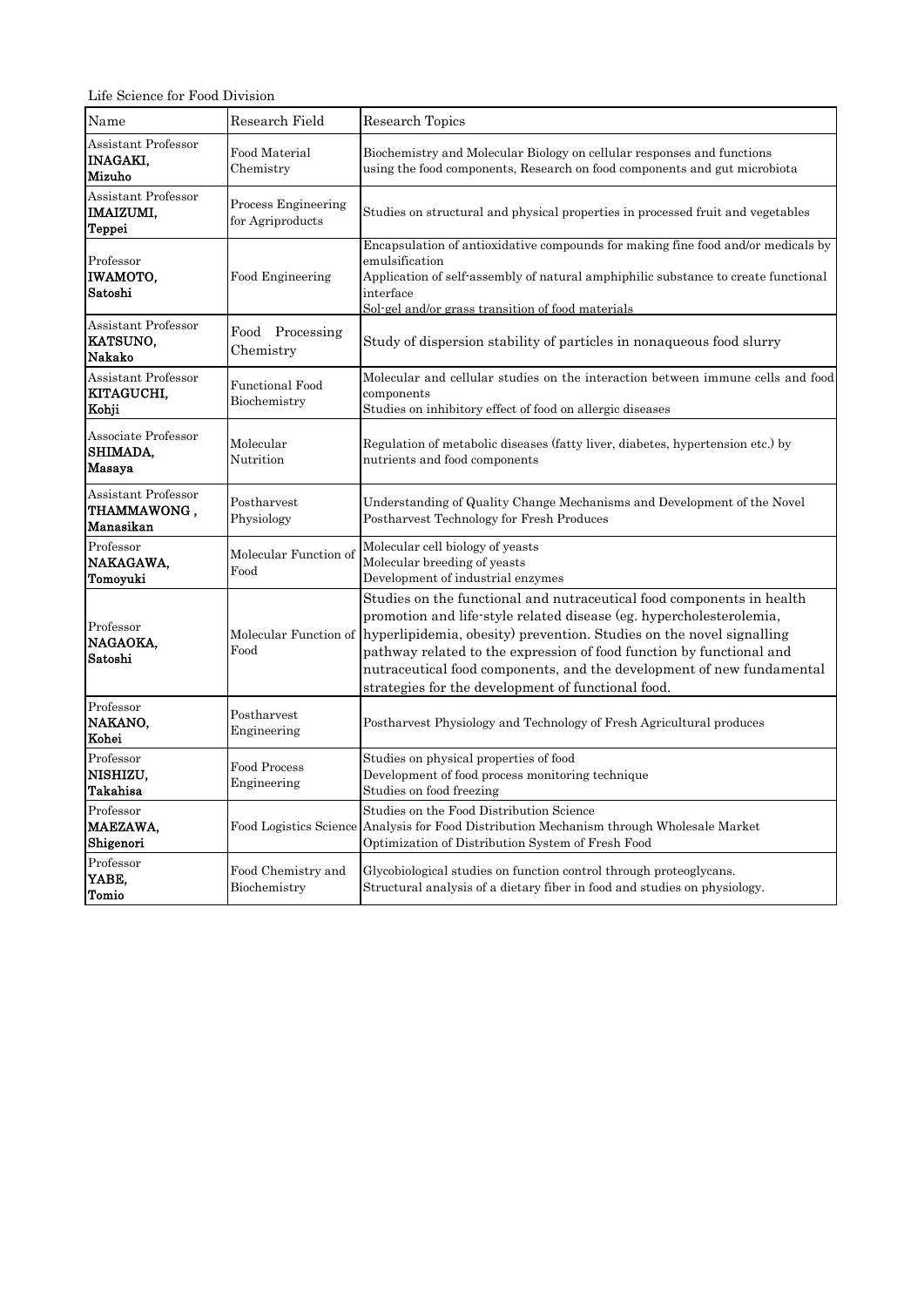## 【Department of Agricultural and Environmental Science】

| Name                                              | Research Field                                       | Research Topics                                                                                                                                                                                                                                                 |
|---------------------------------------------------|------------------------------------------------------|-----------------------------------------------------------------------------------------------------------------------------------------------------------------------------------------------------------------------------------------------------------------|
| Professor<br>OBA,<br>Shinya                       | <b>Plant Production</b><br>control                   | Study on the genetical and the physiological properties of field crop plants such as<br>rice, soybean, buckwheat etc.<br>Study on the plant production systems and the field control based on low input<br>agriculture from soil science and ecological aspects |
| Assistant Professor<br>OCHIAI,<br>Masaki          | Horticultural<br>Biotechnology and<br>Bioengineering | Molecular and biological properties of horticultural plants under environmental<br>control.<br>Breeding of horticultural varieties suitable for protected cultivation.                                                                                          |
| Professor<br>KAGEYAMA,<br>Koji                    | Vegetation Ecology                                   | Environment Assessment Using Soil Microorganisms<br>Molecular Ecology of Soil Microorganisms<br>Molecular Diagnosis of Plant Pathogens                                                                                                                          |
| Associate Professor<br>KAJIKAWA,<br>Chikako       | Food Economics                                       | Econometric Research on Supply Demand Structure of Agricultural Products and<br>Structure of the Food Industry                                                                                                                                                  |
| Associate Professor<br>KOBAYASHI,<br>Yuriko       | Molecular Plant<br>Nutrition                         | Genetics and Molecular Biology of Plant Mineral Nutrition and Environmental<br>Stress Tolerance Mechanisms in Plant using Genetic Diversity                                                                                                                     |
| Professor<br>KOYAMA,<br>Hiroyuki                  | Plant Cell Technology                                | Molecular Physiology in the plant responses to aluminum toxicity and Pi<br>deficiency<br>Plant molecular breeding to improve growth performance in the acid soil<br>Applied genomics approaches for "gene fishing" that can utilize plant breeding              |
| Associate Professor<br>SHIMAZU,<br>Teruaki        | Environmental<br>Control Engineering                 | Development of environmental control on plant production systems<br>Analysis of greenhouse microclimate<br>Analysis of the environmental response of plant physiological process                                                                                |
| Associate Professor<br>SHIMIZU,<br>Masafumi       | <b>Plant Pathology</b>                               | Biological control of plant diseases<br>Analysis of tri-trophic interactions among plants, pathogens and plant probiotics                                                                                                                                       |
| Associate Professor<br>SUGA,<br>Haruhisa          | Molecular Plant<br>Pathology                         | Molecular Ecology of Plant Pathogens Producing Mycotxins<br>Pathogenicity Mechanisms of Plant Pathogens<br>Genome Evolution of Plant Pathogens                                                                                                                  |
| Professor<br>MATSUI,<br>Tsutomu                   | Crop Production<br>Science                           | Heat induced floret sterility in rice<br>Mechanics of anther dehiscence in grain crops<br>Life cycle assessment in agriculture                                                                                                                                  |
| Associate Professor<br><b>MATSUBARA</b><br>Yoichi | Horticultural Plant<br>Production                    | Bioregulation of environmental stress tolerance in horticultural plants<br>Antioxidative ability in horticultural plants<br>Herb plants with antifungal and antioxidative ability                                                                               |
| Professor<br>YAMADA,<br>Kunio                     | Horticultural Science                                | Postharvest Physiology of Cut Roses<br>Plant Physiology in the Petal Growth<br>Phytoremediation using Ornamental Plants                                                                                                                                         |
| Associate Professor<br>YAMANE,<br>Kyoko           | Genetics and Plant<br>Breeding                       | Origin, Evolution, and Conservation of Wasabi<br>Breeding of Buckwheat Related Species.<br>Molecular Cloning of Adaptation Characters in Triticum/Aegilops Species, Wheat-<br>Related Species.                                                                  |
| Professor<br>YAMAMOTO,<br>Yoshiharu Y.            | Plant Genome Science                                 | Environmental Stresses and Photosynthesis<br>Genome wide Analysis of Plant Promoter<br>Photosynthetic Sea Slug                                                                                                                                                  |
| Associate Professor<br>LEE,<br>Younmi             | <b>Agricultural Policy</b>                           | The influence by which agricultural policy gives to agricultural structure                                                                                                                                                                                      |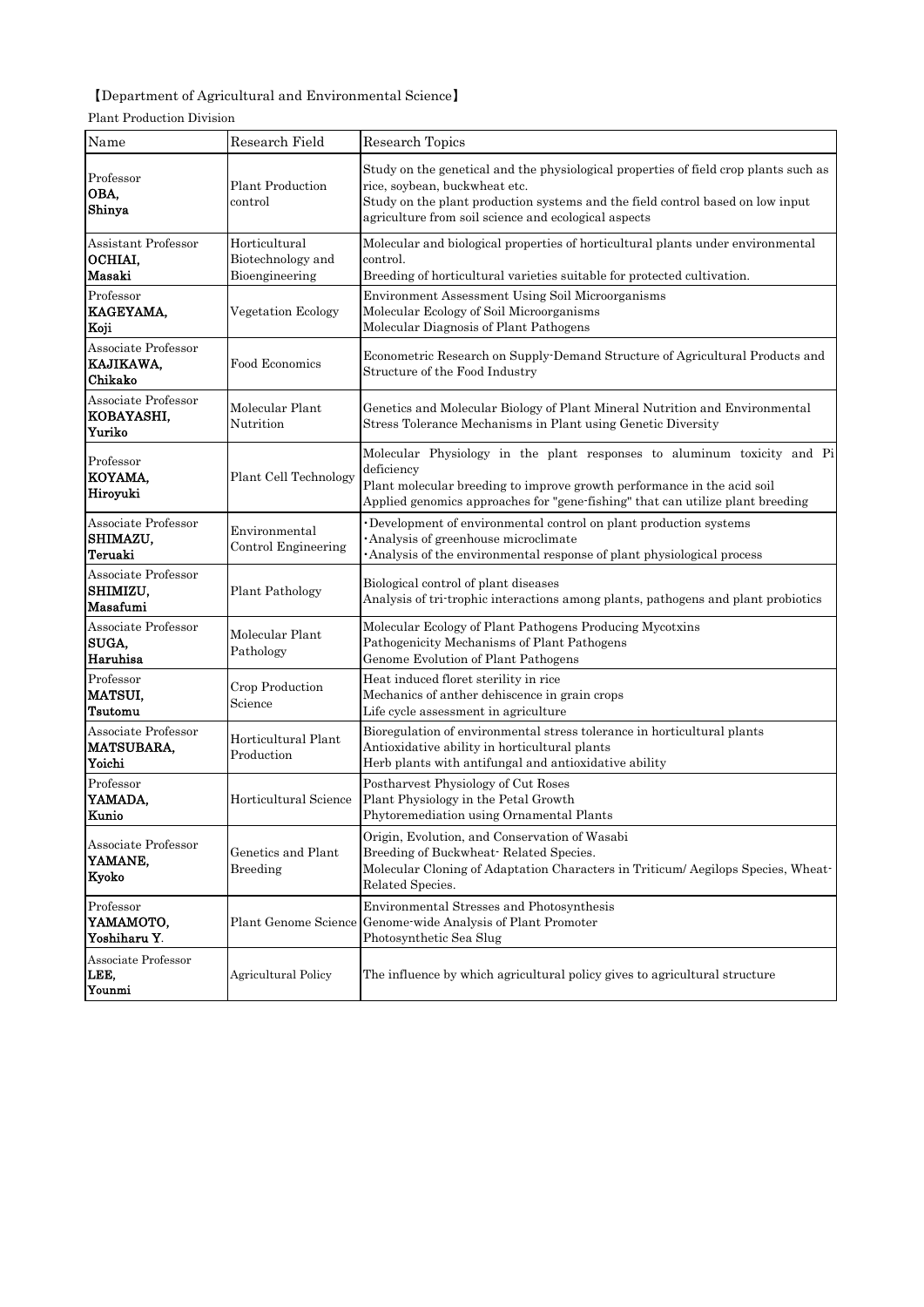Animal Science Division

| Name                                              | Research Field                                                     | Research Topics                                                                                                                                                                                |
|---------------------------------------------------|--------------------------------------------------------------------|------------------------------------------------------------------------------------------------------------------------------------------------------------------------------------------------|
| Associate Professor<br>ASANO,<br>Makoto           | Zoo and Wildlife<br>Medicine                                       | Population analysis on Wild Mammals<br>Population Control of Invasive Alien Mammals<br>Reproductive Research on Wild Mammals                                                                   |
| Professor<br><b>IWASAWA.</b><br>Atsushi           | Comparative<br>Biochemistry (Animal<br>Physiological<br>Chemistry) | Ontogeny of the pituitary-thyroid axis in chicken embryo<br>Development of sensitive, non-radioisotopic immunoassays for avian pituitary<br>hormones<br>Mechanism of avian glucose homeostasis |
| Assistant Professor<br>OTSUKA,<br>Tsuyoshi        | Animal Productive<br>Management                                    | Biological rhythms and animal productivity<br>Effects of environmental changes on animal physiology                                                                                            |
| Associate Professor<br><b>KUSUDA,</b><br>Satoshi  | Zoo Animal<br>Reproduction                                         | Reproductive physiology in zoo and wild animals<br>Development of non-invasive endocrine monitoring techniques for endangered<br>animals                                                       |
| Professor<br>SUZUKI,<br>Masatsugu                 | Wildlife Biology                                                   | Reproductive Biology of Wildlife<br>Management Techniques of Wildlife<br>Wildlife Diseases                                                                                                     |
| Associate Professor<br>TADANO,<br>Ryo             | Animal Genome<br>Diversity                                         | Study on genetic diversity of livestock and poultry                                                                                                                                            |
| Professor<br>DOI,<br>Osamu                        | Animal Reproduction                                                | Reproductive Physiology of Endangered Animals                                                                                                                                                  |
| Associate Professor<br>NINOMIYA,<br>Shigeru       | Animal Welfare &<br>Behaviour                                      | Animal management and welfare<br>Investigation of mechanism of animal behaviour                                                                                                                |
| Assistant Professor<br>HIMAKI,<br><b>Takehiro</b> | Animal<br>Developmental<br>Engineering                             | Artificial controls of the generative cells<br>Development of the techniques to produce the high valuable animals                                                                              |
| Professor<br><b>MATSUMURA,</b><br>Shuichi         | Animal Genetics                                                    | Evolutionary genetics of domestic and wild animals<br>Evaluation and conservation of genetic diversity in domestic and wild animals                                                            |
| Professor<br>YAMAMOTO,<br>Akemi                   | Animal Nutrition                                                   | Response of poultry to energy and amino acids<br>Estimation of digestibility for pigs and poultry                                                                                              |
| Associate Professor<br><b>YAMAMOTO,</b><br>Kenya  | Animal development<br>Animal reproduction                          | Early developmental processes in echinoderms                                                                                                                                                   |
| Professor<br><b>YAYOTA,</b><br><b>Masato</b>      | Animal Feeding and<br>Nutrition                                    | Nutritional ecology of grazing ruminants on semi-natural grasslands<br>Digestive physiology of grazing ruminants                                                                               |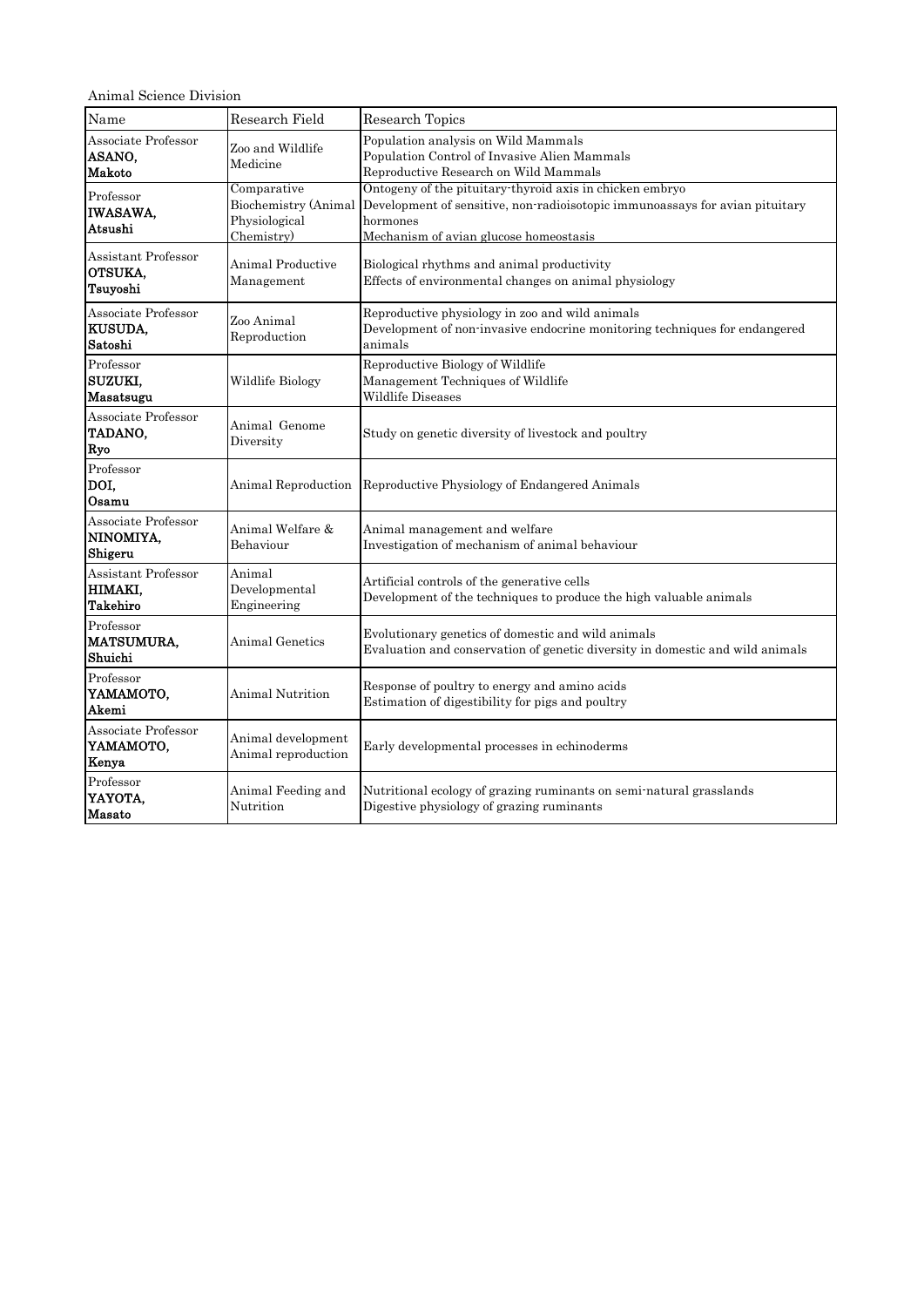Environmental Science and Ecology Division

| Name                                  | Research Field              | Research Topics                                                                   |
|---------------------------------------|-----------------------------|-----------------------------------------------------------------------------------|
| Associate Professor                   | Wildlife Ecology and        | Interactions between Food Habit of Wildlife and Forest Ecosystem                  |
| ANDO,                                 | Management                  | Wildlife Ecology and Management                                                   |
| Masaki                                |                             | Resolving Conflicts between Wildlife and Human                                    |
| Professor                             | Forest management           | Vegetation mapping (type, biomass, production)                                    |
| AWAYA,                                |                             | and remote sensing of Forest ecosystem management (zoning of management type)     |
| Yoshio                                | vegetation                  | Forest resource planning                                                          |
| Professor                             | Water Resources and         | Ecological and environmental hydraulics                                           |
| HIRAMATSU,<br>Ken                     | Environmental               | Conservation of aquatic ecology and environment in a rural area                   |
| Assistant                             | Engineering                 | Water resources management                                                        |
| Professor                             | Regional Resource           | Regional plant utilization and management in Southeast Asia and Japan             |
| HIROTA,                               | Ecology                     | Agricultural system and ecology in Southeast Asia and Japan.                      |
| Isao                                  |                             |                                                                                   |
| Associate Professor                   |                             | Management of artificial and natural forests (regeneration, silviculture,         |
| ISHIDA,                               | Forest Management           | conservation)                                                                     |
| Megumi                                |                             | Forest construction and its environments(biomass, 3D architecture, climates)      |
| Associate Professor                   | Aquatic Biology and         | Conservation of Aqua Biological Ecology                                           |
| ITO,                                  | Environmental               | Irrigation and Drainage                                                           |
| Kengo                                 | Science                     | Analysis of Plants Sap Flow                                                       |
| Assistant Professor                   |                             | Environmental Response of Tree                                                    |
| KATAHATA,                             | Tree Ecophysiology          | Flowering Mechanism of Tree                                                       |
| Shin-Ichiro<br>Professor<br>Associate |                             | Spatial pattern and process in woody plants (Hemiparasitic plant, understory      |
| KATO,                                 | Forest Ecology              | plant, Liana and Japanese fir)                                                    |
| Shogo                                 |                             | Positive and negative phototropism of root climber                                |
| Professor                             |                             | Plant Taxonomy                                                                    |
| KAWAKUBO,                             | Biodiversity                | <b>Evolutionary Ecology</b>                                                       |
| Nobumitsu                             | Conservation                | <b>Biodiversity Conservation</b>                                                  |
| Associate Professor                   |                             |                                                                                   |
| MUKAI,                                | Biogeography                | Research on the diversity of aquatic animals, and on their conservation.          |
| Takahiko                              |                             |                                                                                   |
|                                       |                             | Analysis of the factors affecting genetic structure and gene flow in natural tree |
| Professor                             | Forest Molecular            | populations                                                                       |
| MUKAI,                                | Ecology                     | Genetic diversity at the loci relating to self-incompatibility and/or inbreeding  |
| Yuzuru                                |                             | depression in tree species                                                        |
|                                       |                             | Eco-physiological studies on the photoprotection in woody plants                  |
|                                       |                             |                                                                                   |
| Professor                             | Plant and ecosystem         | Light acquisition and utilization of vascular plants                              |
| <b>MURAOKA,</b>                       | physiological ecology       | Plant growth and light environment in forest ecosystems                           |
| Hiroyuki                              |                             | Ecohysiological process in terrestrial ecosystem carbon cycle                     |
| Associate Professor                   | Environmental               |                                                                                   |
| NISHIMURA,                            | <b>Engineering for Land</b> | Water movement ant mass transport through soil                                    |
| Naomasa                               | Resource                    | Environmental improvement of water quality in agricultural region                 |
|                                       | Agricultural                |                                                                                   |
| Professor                             | Structures and              |                                                                                   |
| NISHIMURA,<br>Shin-ichi               | Environment                 | Safety and effective use of agricultural structures for water supply              |
|                                       | Engineering                 |                                                                                   |
| Associate                             |                             |                                                                                   |
| Professor                             | Mechanics for               | Estimation of strength of rock foundations for dam safety                         |
| NISHIYAMA,                            | Agricultural Dams           |                                                                                   |
| Tatsuro                               |                             |                                                                                   |
| Assistant Professor                   | Water Resources and         | Watershed hydrology and material dynamics                                         |
| NODA,                                 | <b>Environemt Design</b>    | focused on agricultural activities                                                |
| Keigo                                 |                             | in Monsoon Asia an Asia Pacific Islands.                                          |
|                                       |                             |                                                                                   |
| Professor                             |                             | Carbon sequestration in forest ecosystems                                         |
| <b>OHTSUKA,</b>                       | Ecosystem ecology           | Community structure and ecosystem function                                        |
| Toshiyuki                             |                             | Dynamics of detritus pools in forest ecosystems                                   |
|                                       |                             |                                                                                   |
| Assistant Professor,                  |                             | Insect pheromone Research                                                         |
| ОКАМОТО,                              | <b>Chemical Ecology</b>     | Role of plant volatiles in plant animal interaction                               |
| Tomoko                                |                             | Speciation mechanisms                                                             |
|                                       |                             | Dissolved iron production and transport mechanism in natural environment          |
| Professor<br>Associate<br>ONISHI,     | Hydrology                   | Comparison of hydrological characteristics of deciduous forest and coniferous     |
| Takeo                                 |                             | forests                                                                           |
|                                       |                             | Anthropogenic impacts on hydrological cycle in terrestrial area in the Ili River  |